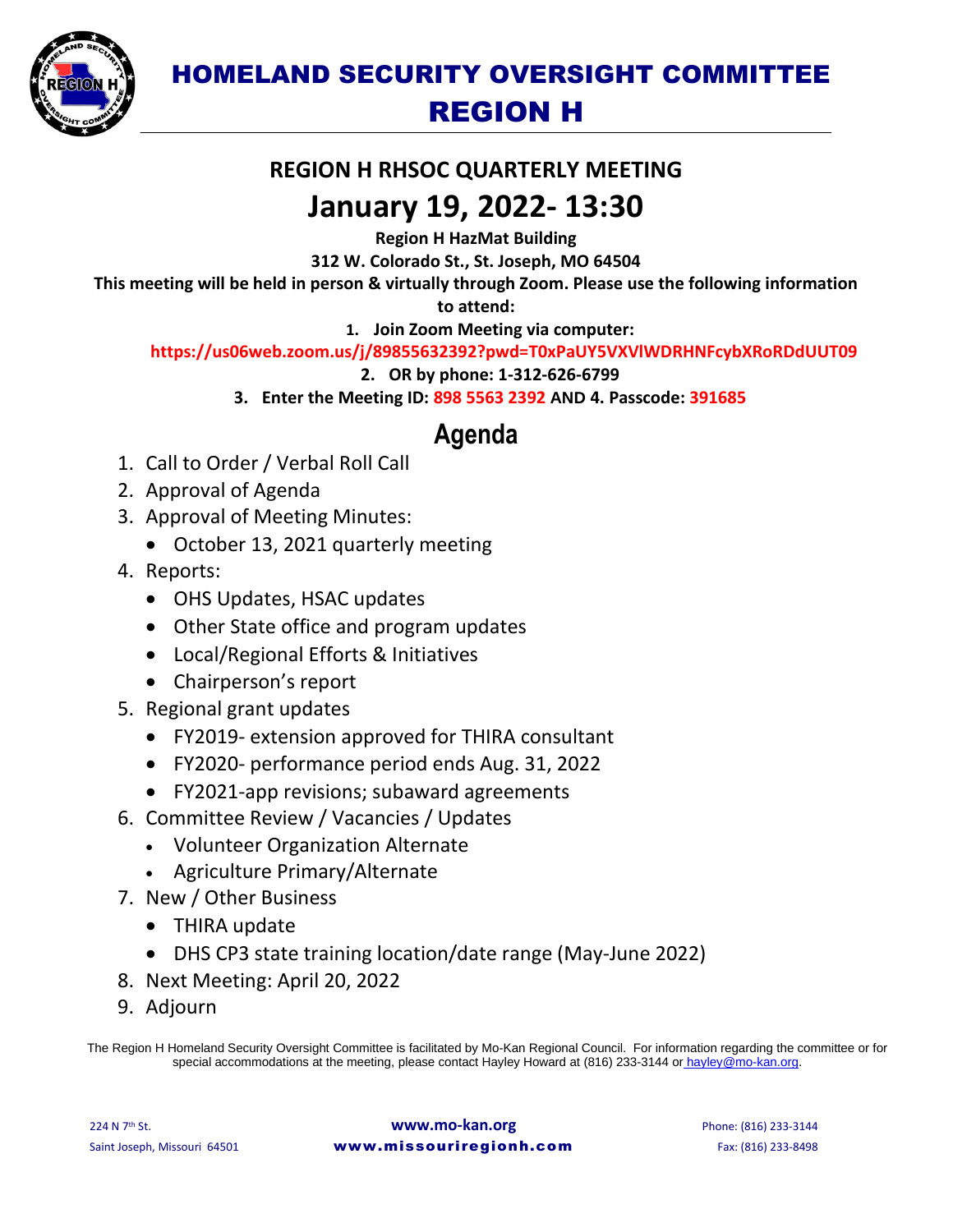## SHSP Projects FY19, FY20 & FY21

| FY2019                  | <b>Project Description</b>         | <b>Project Status</b>      | <b>Budget</b><br>amount    | <b>Spent</b> | <b>Remaining</b><br><b>Balance</b> |                                                                       |
|-------------------------|------------------------------------|----------------------------|----------------------------|--------------|------------------------------------|-----------------------------------------------------------------------|
| EMW-2019-SS-00039-09-02 | <b>FY19 - Region H - Work Plan</b> | Underway-claims<br>pending | \$25,000.00                | \$8.732.46   | \$13,000.47                        | 1 claim submitted for \$5,790.73<br>would bring balance to \$7,209.74 |
|                         |                                    | Totals:                    | \$13,000.47<br>\$25,000.00 |              |                                    |                                                                       |

|                         |                                                            |                       | <b>Budget</b> |            | Remaining       |                                    |
|-------------------------|------------------------------------------------------------|-----------------------|---------------|------------|-----------------|------------------------------------|
| <b>FY2020</b>           | <b>Project Description</b>                                 | <b>Project Status</b> | amount        | Spent      | <b>Balance</b>  |                                    |
|                         |                                                            |                       |               |            |                 | 1 claim of \$1,623.25 pending-     |
| EMW-2020-SS-00051-09-01 | FY20- Region H- M&A                                        | Underway              | \$5,601.51    | \$553.39   | \$5,048.12      | submitted 12-9-21                  |
| EMW-2020-SS-00051-09-02 | FY20- Region H - Work Plan                                 | Underway              | \$25,000.00   |            | $0$ \$25,000.00 | 1 claim of $$3,844.97$ pending-    |
|                         |                                                            |                       |               |            |                 | submitted 12-9-21                  |
| EMW-2020-SS-00051-09-03 | FY20- Buchanan County Badging                              | Completed             | \$9,492.89    | \$9,492.89 | \$0.00          | Subscription renewal 9-1-2022      |
| EMW-2020-SS-00051-09-04 | FY20- Buchanan County Communications Vehicle               | Completed             | \$8,088.00    | \$8,088.00 | \$0.00          | Subscription renewal 4-1-2022      |
|                         | <b>IFY20- NTA Ambulance District Portable Radios &amp;</b> |                       |               |            |                 | POs submitted to Motorola 9-20-21- |
| EMW-2020-SS-00051-09-06 | Repeater                                                   | Underway              | \$71,627.84   |            | \$71,627.84     | radios on back order until Feb.    |
|                         |                                                            | Totals:               | \$119,810.24  |            | \$101,675.96    |                                    |

| FY2021                  | <b>Project Description</b>                                | <b>Project Status</b> | <b>Budget</b><br>amount | Spent | Remaining<br><b>Balance</b> |
|-------------------------|-----------------------------------------------------------|-----------------------|-------------------------|-------|-----------------------------|
| EMW-2021-SS-00038-09-01 | FY21- Region H- M&A                                       | Approved              | \$5,475.89              |       | \$5,475.89                  |
| EMW-2021-SS-00038-09-02 | FY21- Region H- Work Plan                                 | Approved              | \$25,000                |       | \$25,000                    |
| EMW-2021-SS-00038-09-03 | FY21- Buchanan County EMA Communications Vehicle Approved |                       | \$8,088.00              |       | \$8,088.00                  |
| EMW-2021-SS-00038-09-04 | FY21- Buchanan County EMA Badging                         | Approved              | \$13,440.00             |       | \$13,440.00                 |
| EMW-2021-SS-00038-09-05 | FY21- St. Joseph EMA Incident Support Trailer             | Approved              | \$26,200.00             |       | \$26,200.00                 |
| EMW-2021-SS-00038-09-06 | Caldwell County EMA Generator                             | Approved              | \$56,313.94             |       | \$56,313.94                 |
|                         |                                                           | lTotals:              | \$134,517.83            |       | \$134,517.83                |

**Note: FY20 funds must be spent by October 15, 2022; FY21 funds must be spent by October 15, 2023.**

**FY19-** THIRA consultant to be hired with remaining work plan balance of \$7209.74

**FY20-** POs for FY20 NTA portables/repeater project submitted- 2 less radios than requested on app

**FY21-** Waiting on these projects to be set up in WebGrants and to finalize subaward agreements